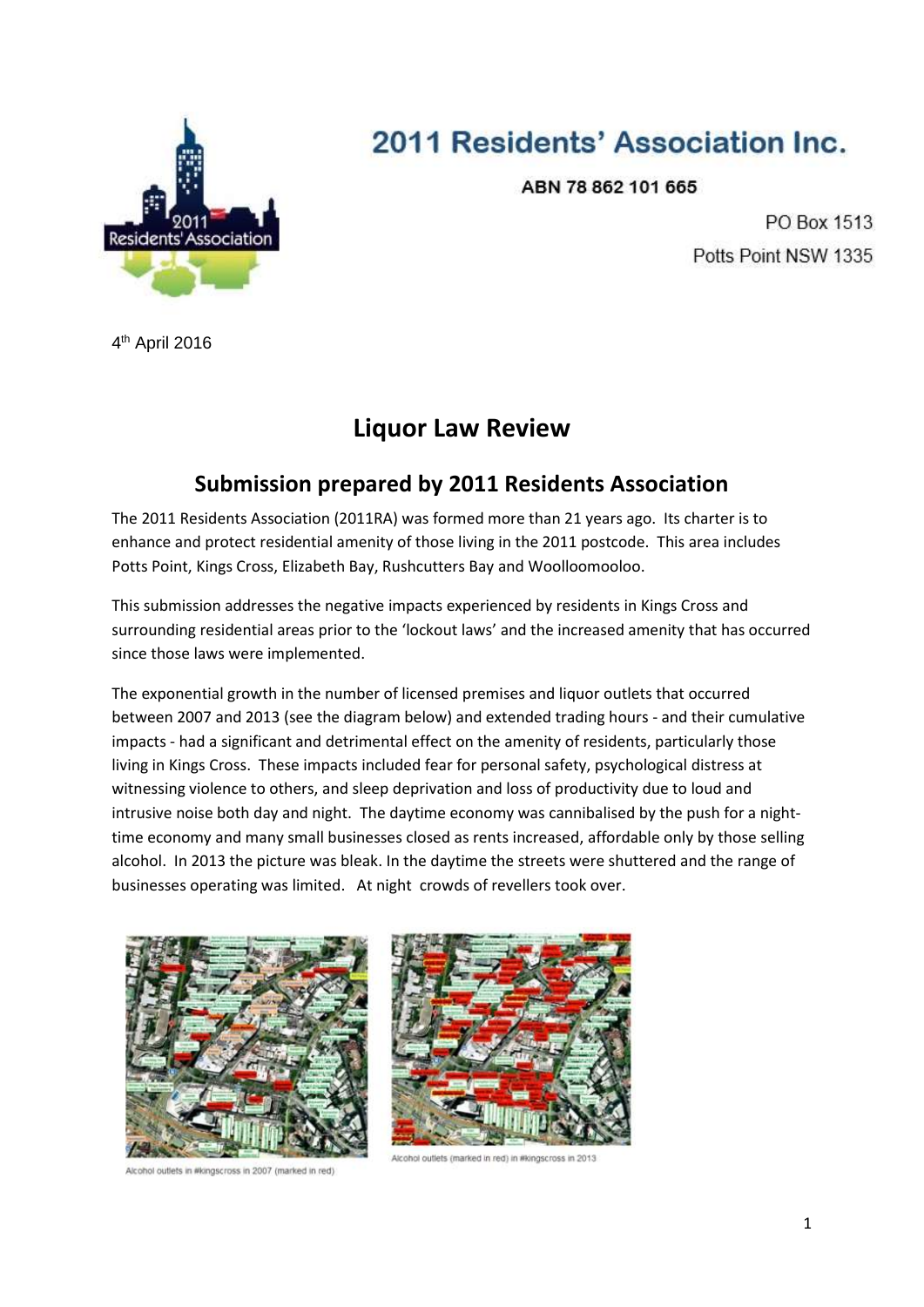#### **Background**

Kings Cross is and always has been a residential area. It is one of the most densely populated residential areas in Australia. It is one of the most diverse. Kings Cross also has the highest density of licensed premises and 'late night trading' premises in NSW.

Residents of Kings Cross typically live in old or heritage buildings that are made up of studios or one bedroom units that face onto the street. Many of these buildings are directly above or in close proximity to bars and nightclubs that were opened during the growth of the night time economy. There was and is no escape from the noise particularly in summer when windows need to be open for ventilation. The area is in fact incompatible with late night commercial activity.

In 2006 there were licensed clubs, hotels, strip clubs and small businesses along Darlinghurst Road ('the strip'). There was an influx of people on the weekend, but nothing like what was witnessed in later years in the name of a 'night-time economy'. Residents enjoyed the diversity and busy hum that characterised Kings Cross.

The owners of the bars, nightclubs, hotels and bottle-shops in Kings Cross are wealthy individuals and ASX listed companies including Woolworths and Coles. They had money and access to media to push their story and were not always factually accurate.

### **Period prior to 'Lockout Laws': 2007 – 2014**

The number of licenced premises increased exponentially as the City of Sydney handed out DA approvals for licenced premises and liquor outlets as part of their strategy to create a vibrant nighttime economy. They succeeded in creating a violent nightlife where bars and hotels flourished at the expense of residential amenity and many small daytime businesses.

The number of premises increased at an exponential rate taking advantage of Kings Cross's billing as a Party Destination by the City of Sydney Council. Marketing it as an entertainment precinct was a euphemism for inviting people to use the area for their out-of-control drinking, drug taking, and illegal behaviour.

Residents felt under siege every weekend. The clustering of licenced premises and the extended trading hours led to large numbers of intoxicated revellers on the streets which amounted to about 20,000 people on Friday and Saturday nights. People who flooded into the area were overrepresented by those under the age of 35, with a high proportion of 18 year olds and many underage drinkers. Many arrived pre-fuelled and heavily intoxicated whose sole intention was to 'write themselves off'. The proximity of these outlets to each other meant that people were jostled as they moved between venues, and due to lack of footpath space, walked on the road. The atmosphere was tense. People were 'out of control' due to intoxication and an 'anything goes' attitude. Fights broke out at a rate impossible for police to control despite them bringing in reinforcements each weekend. At the same time, injuries were such that ambulance workers and casualty staff at St Vincent's Hospital were unable to cope. The congestion created by pedestrian traffic and cars cruising the strip meant that emergency vehicles had difficulty gaining access when and where they were needed.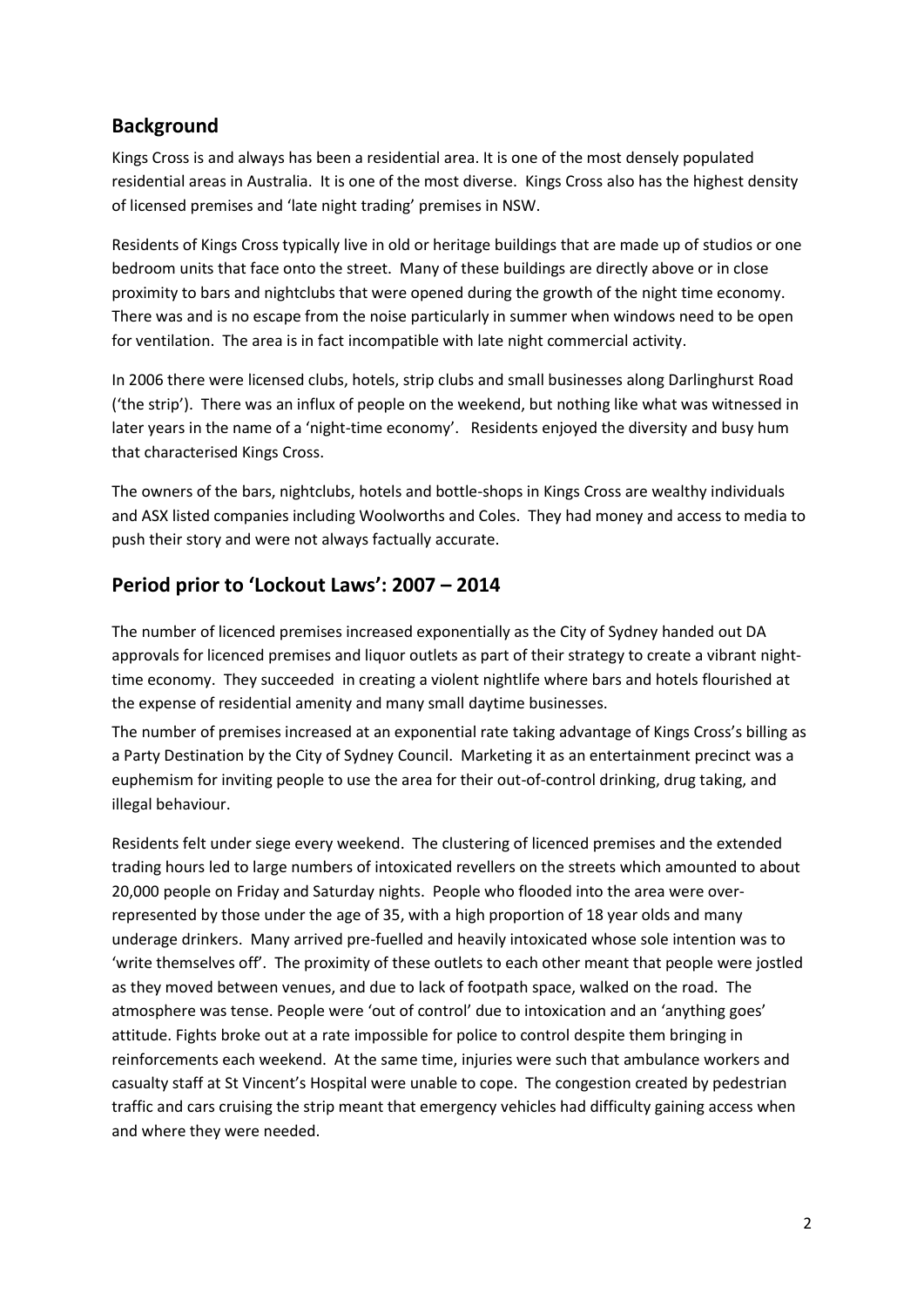The level of violence and intoxication on the street meant residents were fearful of going out at night or leaving their homes early in the morning. Residents report having to be accompanied to work and then ultimately using taxis to get to their place of work, as they became increasingly fearful of being assaulted by groups of drunken people. Residents also had difficulty getting to the train station or leaving or entering their buildings due to drunken people running across the road or blocking access to car parks. Residents reported feeling prisoners in their apartments on weekends or being forced to go away in order to enjoy the weekend.

The resultant cacophony of noise from screaming, yelling people, cars cruising the strip, recorded music louder than permitted, emergency vehicles, garbage trucks and other clean up vehicles created significant stress and loss of amenity for residents.

The noise was created by late night operations and by the massive clean up required. There was a hidden cost to the State as a result of sleep deprivation and lost productivity. Variable closing times resulted in waves of noise from 10:00pm through to the early hours of the morning (4:00am - 6:00am or later). Police and rangers were unable to act to control the noise. There appeared to be no penalties imposed on nightclub owners for breaching their DAs. There is documentation of breaches of DAs and a history of noise complaints for venues such as the Village, which subsequently closed, Beachhaus Bar and others. Venue owners believed they were entitled to run their businesses according to their own rules. Residents were told they could leave and live elsewhere if they did not like it.

Motorists contributed to the noise by their sheer number, by having stereos at full volume, sounding horns, having loud exhausts, accelerating rapidly, and leaving motors idling. The number of vehicles coming into Kings Cross resulted in a gridlock along Macleay Street and Darlinghurst Road late at night and early in the morning. There was nowhere to park and for many, they just did circuits that included the 'strip'.

#### **Environmental Impacts: Traffic and Rubbish**

The cost of the clean up and traffic control that were required to deal with the huge crowds that arrived by public transport or motor vehicles was paid for by the taxpayers and ratepayers. At the end of a Friday, Saturday, or Sunday night the streets were littered with empty bottles, broken glass, cans, discarded food, fast food wrappers, vomit, urine and other human body wastes.

Residents were obliged to clean up their front steps and doorways to buildings each morning. Garbage bins left out for collection were often knocked over and garbage strewn across footpaths or emptied onto parked cars. Council also utilised significant resources on cleaning up the mess created.

In 2009 City of Sydney approved the building of speed humps and the trial closure of Cowper Warf Road from midnight until 4:00am to manage the noise and traffic congestion. This trial closure was estimated to cost \$40,000 for the five-week period. The road closure remains in place today and is from 11:00pm until 3:00am. This would certainly be a substantial ongoing cost.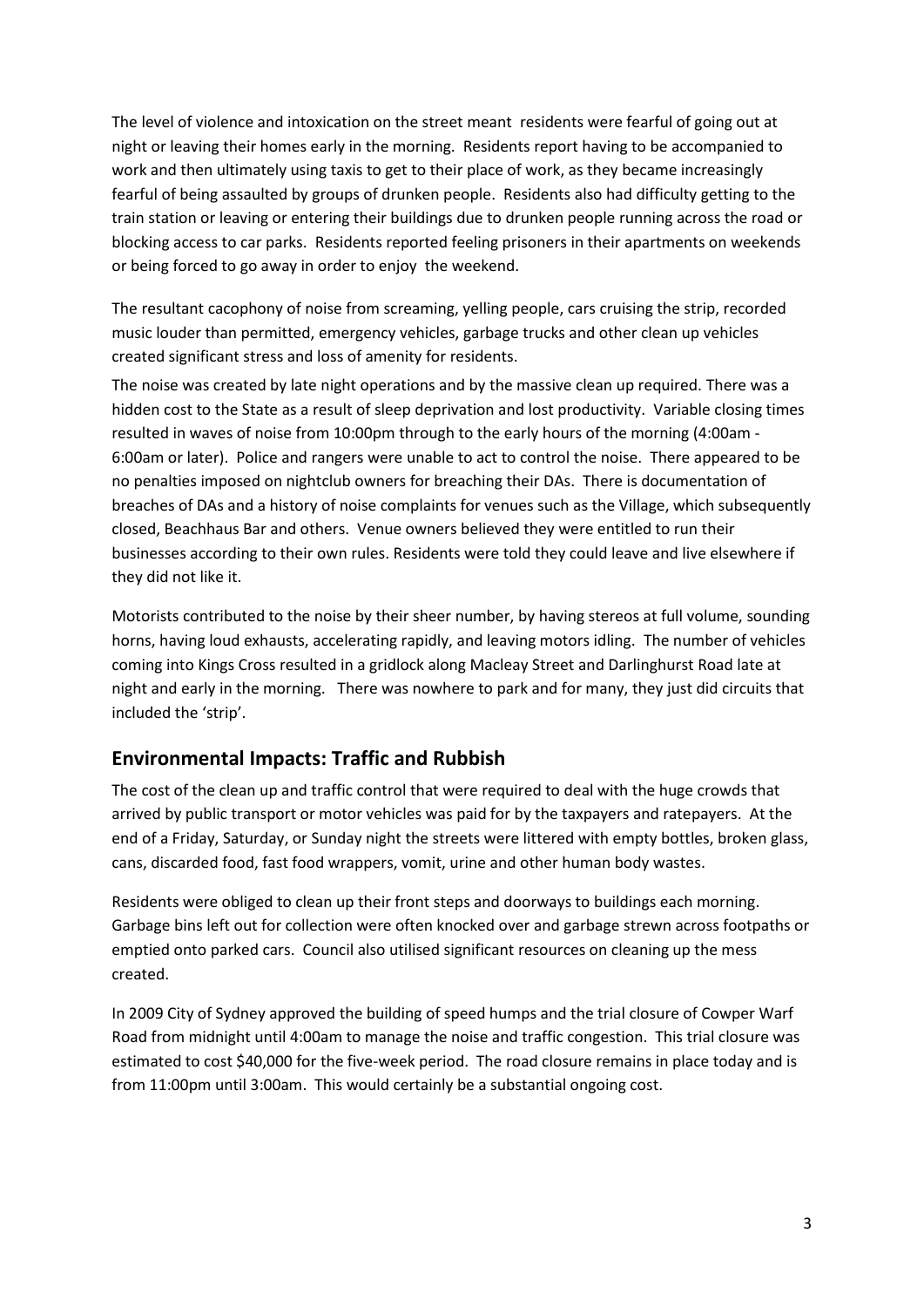## **Physical and Mental Health: Significant Trauma**

The violence and mayhem seemed to increase with each year and as the number of licences grew, reaching a crescendo in 2013. Every weekend there was media coverage that showed brawls, violent assaults, hospitalisations due to alcohol poisoning, shootings or the physical damage caused by 'glassing'. Wilson Castillo died in February 2011 as the result of a brutal fight followed by the much publicised deaths of Thomas Kelly in July 2012 and Daniel Christie on New Year's eve 2013.

Other health impacts included the effects of intoxication and alcohol related illness on individuals concerned. Witnessing violence as well as personal injury from serious assaults also created longterm and negative impacts on their mental health. Mental health impacts are very expensive and time-consuming to treat.

Residents suffered from sleep deprivation and emotional stress from the environment they were forced to live in and as a result of their powerlessness to change their circumstances.

Malcolm Turnbull, MP for Wentworth, described Kings Cross as 'a war zone' at Sydney Town Hall in July 2012.

## **Spill Over Effects**

The noise and chaos was not confined to the streets of Kings Cross. Issues with noise, traffic congestion and threats from intoxicated people spread out into the surrounding suburbs of Potts Point, Elizabeth Bay, Rushcutters Bay, Woolloomooloo and Darlinghurst. People avoided the strip or planned to arrive or leave their homes so as to avoid the crowds. Access to the train station was usually blocked by the crowds and people were fearful of the consequences of trying to make their way through them to the trains.

People from other suburbs also refused to come into Kings Cross. Access was problematic due to traffic congestion. Residents chose to or were required to meet friends in other suburbs where concerns for safety and ease of transport were not an issue.

### **The Positive Outcomes from the 'Lockout Laws'**

The introduction of the 'lockout laws' had an immediate, positive and profound impact on Kings Cross. The noise ceased. Calm and a sense of safety returned. Without the crowds of intoxicated people the fights, screaming and chaos evaporated.

It is now two years since the lockout laws and Kings Cross still needs time to evolve. The uncertainty around what changes will be made has slowed its transition, but not impeded it.

The area is safe and people can once again walk the streets without fear of harm, or of having to witness harm being done to others. There is diversity once again in the demographic of people out at night and venues have responded with different offerings.

Kings Cross now has a thriving day and evening economy with over 70 new businesses opening since 2014 (see 2011 Residents Association survey of businesses conducted March 2016). It has a busy, happily humming and thriving nightlife with new restaurants and small bars opening and thriving. A walk around the neighbourhood in the evening finds most restaurants operating at full capacity and